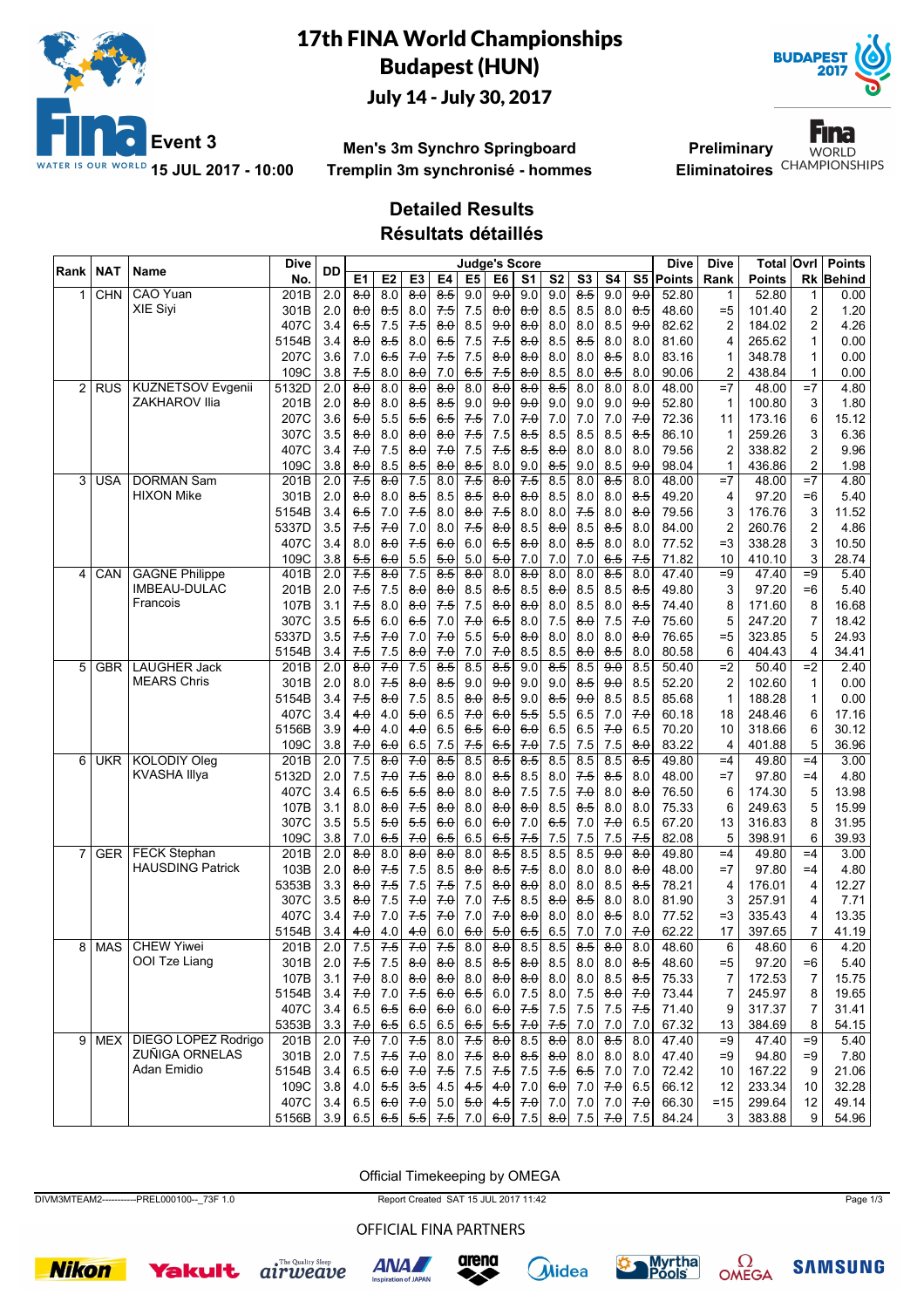

# 17th FINA World Championships Budapest (HUN) July 14 - July 30, 2017



**Men's 3m Synchro Springboard Tremplin 3m synchronisé - hommes**

**Preliminary** Eliminatoires<sup>CHAMPIONSHIPS</sup>

Fina **WORLD** 

### **Detailed Results**

**Résultats détaillés**

| Rank | <b>NAT</b>     | Name                     | Dive  | <b>DD</b>        |                     |                                                                                           |                     |                  | <b>Judge's Score</b> |                    |                  |                   |                     |                     |                     | Dive        | <b>Dive</b> | <b>Total Ovrl</b> |                 | <b>Points</b> |
|------|----------------|--------------------------|-------|------------------|---------------------|-------------------------------------------------------------------------------------------|---------------------|------------------|----------------------|--------------------|------------------|-------------------|---------------------|---------------------|---------------------|-------------|-------------|-------------------|-----------------|---------------|
|      |                |                          | No.   |                  | E <sub>1</sub>      | E <sub>2</sub>                                                                            | E <sub>3</sub>      | E4               | E <sub>5</sub>       | E <sub>6</sub>     | S <sub>1</sub>   | S <sub>2</sub>    | S <sub>3</sub>      | S4                  |                     | S5   Points | Rank        | <b>Points</b>     | Rk              | Behind        |
| 10   | <b>KOR</b>     | <b>KIM Yeongnam</b>      | 101B  | 2.0              | 7.5                 | $\overline{7.5}$                                                                          | $\overline{8.0}$    | 80               | 8.0                  | 8.5                | 80               | $8-5$             | 8.0                 | 8.0                 | 8.0                 | 47.40       | $=9$        | 47.40             | $=9$            | 5.40          |
|      |                | <b>WOO Haram</b>         | 201B  | 2.0              | 70                  | 7.0                                                                                       | 7.0                 | 7.5              | 8.0                  | 8.5                | 8.0              | 8.5               | 8.0                 | 8.0                 | 8.0                 | 46.80       | $=11$       | 94.20             | $=11$           | 8.40          |
|      |                |                          | 5154B | 3.4              | 5.0                 | 5.5                                                                                       | 5.5                 | 6.5              | 7.0                  | 70                 | 7.5              | 7.0               | 7.5                 | 7.5                 | 7.5                 | 71.40       | 12          | 165.60            | 12              | 22.68         |
|      |                |                          | 407C  | 3.4              | 7.0                 | 7.0                                                                                       | 7.0                 | 5.5              | 5.5                  | 6.0                | 70               | 7.0               | 7.5                 | 7.5                 | 7.5                 | 70.38       | 9           | 235.98            | 9               | 29.64         |
|      |                |                          | 307C  | 3.5              | 8.0                 | $8-5$                                                                                     | 70                  | 6.5              | 70                   | 6.5                | 7.0              | 7.5               | 7.5                 | 7.5                 | 7.0                 | 76.65       | $= 5$       | 312.63            | 9               | 36.15         |
|      |                |                          | 109C  | 3.8              | 5.0                 | 5.0                                                                                       | 4.5                 | 5.0              | 6.0                  | 6.0                | 6.5              | 6.0               | 6.0                 | 6.0                 | 5.5                 | 66.12       | 14          | 378.75            | 10              | 60.09         |
| 11   | <b>AUS</b>     | <b>CARTER Matthew</b>    | 401B  | $\overline{2.0}$ | 7.5                 | $\overline{8.0}$                                                                          | $\overline{8.0}$    | $\overline{8.5}$ | 8.5                  | $\overline{9.0}$   | $\overline{8.5}$ | 8.5               | 9.0                 | 8.5                 | 8.5                 | 50.40       | $=2$        | 50.40             | $\overline{=2}$ | 2.40          |
|      |                | <b>CHAVEZ Kevin</b>      | 301B  | 2.0              | 7.5                 | 70                                                                                        | $\theta$ . $\theta$ | 6.5              | 6.5                  | 6.5                | 7.5              | 7.5               | $\theta$ . $\theta$ | 7.5                 | 7.5                 | 43.80       | 18          | 94.20             | $=11$           | 8.40          |
|      |                |                          | 107B  | 3.1              | 70                  | 7.0                                                                                       | 7.5                 | 8.0              | 8.0                  | 8.5                | 8.5              | 8.0               | 8.0                 | 8.0                 | 8.0                 | 72.54       | 9           | 166.74            | 10              | 21.54         |
|      |                |                          | 5353B | 3.3              | 5.5                 | 4.5                                                                                       | 5.0                 | 8.0              | 7.5                  | 7.0                | 6.0              | 6.5               | 7.0                 | 7.0                 | 6.5                 | 64.35       | 15          | 231.09            | 12              | 34.53         |
|      |                |                          | 205B  | 3.0              | 8.0                 | 7.5                                                                                       | $\theta$ . $\theta$ | 70               | $7-5$                | 7.0                | 8.0              | 8.0               | 7.5                 | 7.5                 | 8.0                 | 69.30       | 11          | 300.39            | 11              | 48.39         |
|      |                |                          | 5154B | 3.4              | 7.0                 | 7.0                                                                                       | 7.0                 | 7.5              | 7.5                  | 7.5                | 7.5              | 8.0               | 8.0                 | 7.5                 | 8.0                 | 77.52       | 7           | 377.91            | 11              | 60.93         |
| 12   | <b>ITA</b>     | <b>AUBER Gabriele</b>    | 201B  | $\overline{2.0}$ | $\overline{80}$     | $7-5$                                                                                     | $\overline{7.5}$    | $\overline{7.0}$ | 6.0                  | 70                 | 7.5              | 8.0               | $\overline{8.0}$    | 7.5                 | 7.5                 | 45.00       | 20          | 45.00             | 20              | 7.80          |
|      |                | <b>MARSAGLIA Lorenzo</b> | 301B  | 2.0              | $\theta$ . $\theta$ | 70                                                                                        | 7.0                 | 7.5              | $7-5$                | 6.5                | 8.0              | $\theta$ $\theta$ | 7.5                 | 7.5                 | 7.5                 | 45.00       | 17          | 90.00             | 18              | 12.60         |
|      |                |                          | 5337D | 3.5              | 7.0                 | 7.0                                                                                       | 7.0                 | 6.5              | 6.5                  | 6.5                | 7.5              | 7.5               | 8.0                 | 7.0                 | 8.0                 | 76.65       | 5           | 166.65            | 11              | 21.63         |
|      |                |                          | 107B  | 3.1              | 7.0                 | 7.5                                                                                       | 7.5                 | 6.5              | $6-5$                | 5.0                | 7.0              | 7.5               | 7.5                 | 7.0                 | 7.0                 | 66.03       | $=13$       | 232.68            | 11              | 32.94         |
|      |                |                          | 5154B | 3.4              | 6.5                 | 70                                                                                        | 6.5                 | 6.5              | 6.5                  | 6.0                | 7.5              | $\theta$ $\theta$ | 7.5                 | 7.5                 | 7.5                 | 72.42       | 8           | 305.10            | 10              | 43.68         |
|      |                |                          | 405B  | 3.0              | 8.0                 | 7.5                                                                                       | 7.5                 | 7.0              | 7.0                  | 7.5                | 8.0              | 8.0               | 8.0                 | 7.5                 | 8.0                 | 69.30       | 12          | 374.40            | 12              | 64.44         |
| 13   | <b>ESP</b>     | <b>GARCIA Nicolas</b>    | 201B  | $\overline{2.0}$ | 70                  | 7.5                                                                                       | 7.0                 | 7.5              | 7.5                  | $7-5$              | 8.0              | 8.0               | $\overline{8.5}$    | 7.5                 | 8.0                 | 46.20       | $=16$       | 46.20             | $=16$           | 6.60          |
|      |                | <b>GARCIA Hector</b>     | 303C  | 2.0              | 5.5                 | 5.0                                                                                       | 4.5                 | 70               | 7.5                  | 7.5                | 7.0              | 7.0               | 7.0                 | 7.0                 | 7.5                 | 40.20       | 19          | 86.40             | 19              | 16.20         |
|      |                |                          | 107B  | 3.1              | 6.5                 | 6.0                                                                                       | 6.0                 | 7.5              | 7.0                  | 7.0                | 7.5              | 7.5               | 8.0                 | 8.0                 | 8.0                 | 67.89       | 13          | 154.29            | 17              | 33.99         |
|      |                |                          | 405B  | 3.0              | 8.0                 | 6.5                                                                                       | 8.0                 | 8.0              | 7.5                  | 7.5                | 8.0              | 8.0               | 8.0                 | 8.5                 | 8.0                 | 71.10       | 8           | 225.39            | 14              | 40.23         |
|      |                |                          | 5337D | 3.5              | 7.0                 | 7.0                                                                                       | 70                  | 5.5              | 5.5                  | 6.0                | 7.5              | 7.5               | 70                  | 7.5                 | 7.0                 | 72.45       | 7           | 297.84            | 13              | 50.94         |
|      |                |                          | 5154B | 3.4              | 7.5                 | 7.5                                                                                       | 7.5                 | 6.0              | 6.0                  | 7.0                | 7.5              | 8.0               | 7.5                 | 8.0                 | 7.5                 | 74.46       | $=8$        | 372.30            | 13              | 66.54         |
| 14   | $\overline{S}$ | <b>DUTOIT Guillaume</b>  | 201B  | 2.0              | 7.5                 | 7.5                                                                                       | 7.5                 | 7.5              | $\overline{7.5}$     | 7.5                | 8.0              | 8.0               | 8.0                 | 8.0                 | $\overline{8.0}$    | 46.80       | $=13$       | 46.80             | $=13$           | 6.00          |
|      |                | <b>RIECKHOFF Simon</b>   | 301B  | 2.0              | 7.5                 | 7.0                                                                                       | 7.5                 | 70               | 7.0                  | 70                 | 8.0              | 8.0               | 8.0                 | $\theta$ . $\theta$ | 7.5                 | 46.20       | $=13$       | 93.00             | 14              | 9.60          |
|      |                |                          | 5152B | 3.0              | 6.0                 | 7.5                                                                                       | 7.0                 | 7.0              | 7.5                  | 7.5                | 7.5              | 7.5               | 8.0                 | 7.5                 | 8.0                 | 67.50       | 14          | 160.50            | 13              | 27.78         |
|      |                |                          | 107B  | 3.1              | 7.5                 | 7.0                                                                                       | 7.0                 | 6.5              | 6.5                  | 70                 | 7.5              | 8.0               | 8.0                 | 7.5                 | 7.5                 | 67.89       | 10          | 228.39            | 13              | 37.23         |
|      |                |                          | 405B  | 3.0              | 7.0                 | 70                                                                                        | 6.5                 | 70               | 7.0                  | 70                 | 7.5              | 8.0               | 7.5                 | 7.5                 | $\theta$ . $\theta$ | 66.60       | 14          | 294.99            | 14              | 53.79         |
|      |                |                          | 5154B | 3.4              | 6.5                 | 6.5                                                                                       | 7.5                 | 7.0              | 7.0                  | 7.0                | 7.5              | 8.0               | 7.5                 | 8.0                 | 7.0                 | 74.46       | $=8$        | 369.45            | 14              | 69.39         |
| 15   | POL            | <b>LESIAK Kacper</b>     | 201B  | $\overline{2.0}$ | 7.5                 | 7.0                                                                                       | 7.0                 | 7.5              | 7.5                  | 7.5                | 7.5              | 8.0               | 8.0                 | 8.0                 | $\overline{8.0}$    | 46.20       | $=16$       | 46.20             | $=16$           | 6.60          |
|      |                | RZESZUTEK Andrzej        | 301B  | 2.0              | 8.5                 | 70                                                                                        | 7.0                 | 7.5              | $7-5$                | 70                 | $8\theta$        | 8.0               | 8.0                 | 8.0                 | 8.0                 | 46.20       | $=13$       | 92.40             | $=15$           | 10.20         |
|      |                |                          | 405B  | 3.0              | 70                  | 6.0                                                                                       | 6.5                 | 7.0              | 7.0                  | 7.5                | 7.0              | 7.5               | 7.5                 | 7.5                 | 8.0                 | 64.80       | 15          | 157.20            | 15              | 31.08         |
|      |                |                          | 107B  | 3.1              | 5.0                 | 5.5                                                                                       | 6.0                 | 7.5              | 7.5                  | 7.5                | 7.0              | 7.5               | 7.0                 | 7.0                 | 7.5                 | 64.17       | 16          | 221.37            | 16              | 44.25         |
|      |                |                          | 407C  | 3.4              | 5.0                 | 5.5                                                                                       | 4.5                 | 7.0              | 70                   | 6.5                | 7.0              | 7.0               | 6.0                 | 7.5                 | 6.5                 | 66.30       | $=15$       | 287.67            | 15              | 61.11         |
|      |                |                          | 5154B | 3.4              | 4.5                 | 5.0                                                                                       | 4.5                 | 6.0              | 6.0                  | 6.0                | 6.5              | 7.0               | 7.0                 | 7.0                 | 7.5                 | 64.26       | 16          | 351.93            | 15              | 86.91         |
| 16   | <b>BLR</b>     | <b>KARALIOU Yauheni</b>  | 401B  | $\overline{2.0}$ | $\overline{8.0}$    | 7.5                                                                                       | 7.0                 | 8.5              | 8.0                  | 7.5                | 8.0              | 8.0               | $\overline{8.5}$    | 7.5                 | 8.0                 | 47.40       | $=9$        | 47.40             | $=9$            | 5.40          |
|      |                | <b>TKACHOU Mikita</b>    | 301B  | 2.0              | 8.0                 | 7.5                                                                                       | 8.0                 | 7.5              | 7.5                  | 8.0                | 8.0              | 8.0               | 8.0                 | 8.0                 | 8.0                 | 47.40       | $=9$        | 94.80             | $=9$            | 7.80          |
|      |                |                          | 205B  | 3.0              | 6.5                 | 6.5                                                                                       | 70                  | 6.5              | 6.0                  | 70                 | 7.0              | 7.5               | 8.0                 | 7.5                 | 7.5                 | 63.90       | $=16$       | 158.70            | 14              | 29.58         |
|      |                |                          | 107B  | 3.1              | 6.0                 | 6.0                                                                                       | 5.5                 | 7.5              | 70                   | 7.0                | 7.5              | 7.0               | 7.5                 | 7.5                 | 7.5                 | 66.03       | $=13$       | 224.73            | 15              | 40.89         |
|      |                |                          | 407C  | 3.4              | <del>3.5</del>      | 3.5                                                                                       | 3.5                 | 7.0              | 6.0                  | 6.5                | 5.0              | 5.0               | 5.5                 | 5.0                 | 4.5                 | 51.00       | 19          | 275.73            | 16              | 73.05         |
|      |                |                          | 5154B | 3.4              | 6.0                 | 6.0                                                                                       | 6.0                 | 6.5              | 6.5                  | 6.0                | 6.5              | 70                | 6.5                 | 6.5                 | 6.5                 | 65.28       | 15          | 341.01            | 16              | 97.83         |
| 17   |                | SGP   LEE Mark Han Ming  | 201B  | $\overline{2.0}$ | 7.0                 | $\overline{7.0}$                                                                          | 7.0                 | 7.0              | $\overline{7.0}$     | 8.0                | $\overline{8.0}$ | $\overline{8.0}$  | 7.5                 | 8.0                 | 8.0                 | 45.60       | $=18$       | 45.60             | $=18$           | 7.20          |
|      |                | LEE Timothy Han Kuan     | 301B  | 2.0              | 7.0                 | 7.5                                                                                       | 7.0                 | 7.0              |                      | $7.0$ 7.5          | 8.0              | 8.0               | 8.0                 | 7.5                 | $\theta$ $\theta$   | 45.60       | $=15$       | 91.20             | 17              | 11.40         |
|      |                |                          | 405B  | 3.0              | 6.0                 | 6.0                                                                                       | 7.0                 | 6.5              | 7.0                  | 7.5                | 7.5              | 7.0               | 7.5                 | $7.5$               | $\theta$ . $\theta$ | 63.90       | $=16$       | 155.10            | 16              | 33.18         |
|      |                |                          | 205B  | 3.0              | 4.5                 | 4.5                                                                                       | 4.5                 | 4.5              | 4.5                  | 4.5                | 6.5              | 6.5               | 6.5                 | 6.5                 | 6.5                 | 51.30       | 20          | 206.40            | 19              | 59.22         |
|      |                |                          | 107B  | 3.1              | 6.5                 | 6.0                                                                                       | 6.5                 | 7.0              |                      | $7.5$ 7.0          | 7.5              | 8.0               | 7.5                 | 8.0                 | $\theta$ $\theta$   | 68.82       | 12          | 275.22            | 17              | 73.56         |
|      |                |                          | 5152B | 3.0              | 5.5                 | 6.0                                                                                       | 5.0                 | 6.5              |                      | $6.5 \, \vert 6.5$ | 7.0              | 7.5               | 7.0                 | 7.0                 | 7.5                 | 60.30       | 18          | 335.52            | 17              | 103.32        |
| 18   | COL            | <b>VILLA CASTANEDA</b>   | 401B  | 2.0              | 7.0                 | 7.0                                                                                       | 70                  | 8.0              |                      | 8.0   8.5          | 8.0              | 8.0               | 8.5                 | 8.0                 | 8.0                 | 46.80       | $=13$       | 46.80             | $=13$           | 6.00          |
|      |                | Sebastian                | 201B  | 2.0              | 6.5                 | 6.5                                                                                       | 7.5                 | 7.5              |                      | $7.5$ $7.5$        | 7.5              | 8.0               | 8.0                 | 8.0                 | 80                  | 45.60       | $=15$       | 92.40             | $=15$           | 10.20         |
|      |                | RESTREPO GARCIA          | 109C  | 3.8              | 3.5                 | 4.5                                                                                       | 4.0                 | 3.5              | 4.5                  | 4.0                | 4.5              | 5.5               | 4.5                 | 6.0                 | 5.5                 | 53.58       | 20          | 145.98            | 19              | 42.30         |
|      |                | Daniel                   | 5154B | 3.4              | 5.0                 | 5.5                                                                                       | $5.0\,$             | 7.0              | 6.5                  | 6.5                | 7.0              | 7.0               | 7.0                 | $7.0$               | 7.0                 | 66.30       | 11          | 212.28            | 18              | 53.34         |
|      |                |                          | 307C  | 3.5              | $\theta$ .          | 2.0                                                                                       | 2.0                 | 4.5              |                      | $4.0$ 4.0          | 5.0              | 4.5               | 6.0                 | 5.5                 | 5.0                 | 45.15       | 20          | 257.43            | 19              | 91.35         |
|      |                |                          | 407C  | 3.4              |                     | $\frac{1}{2}$ 6.5 $\frac{1}{2}$ 6.5 $\frac{1}{2}$ 6.5 $\frac{1}{2}$ 6.6 $\frac{1}{2}$ 7.0 |                     |                  |                      |                    |                  |                   | 7.0 7.0 $7.0$ 6.5   |                     |                     | 69.36       | 11          | 326.79            | 18              | 112.05        |
|      |                |                          |       |                  |                     |                                                                                           |                     |                  |                      |                    |                  |                   |                     |                     |                     |             |             |                   |                 |               |

Official Timekeeping by OMEGA

DIVM3MTEAM2-----------PREL000100--\_73F 1.0 Report Created SAT 15 JUL 2017 11:42 Page 2/3

OFFICIAL FINA PARTNERS















**SAMSUNG**